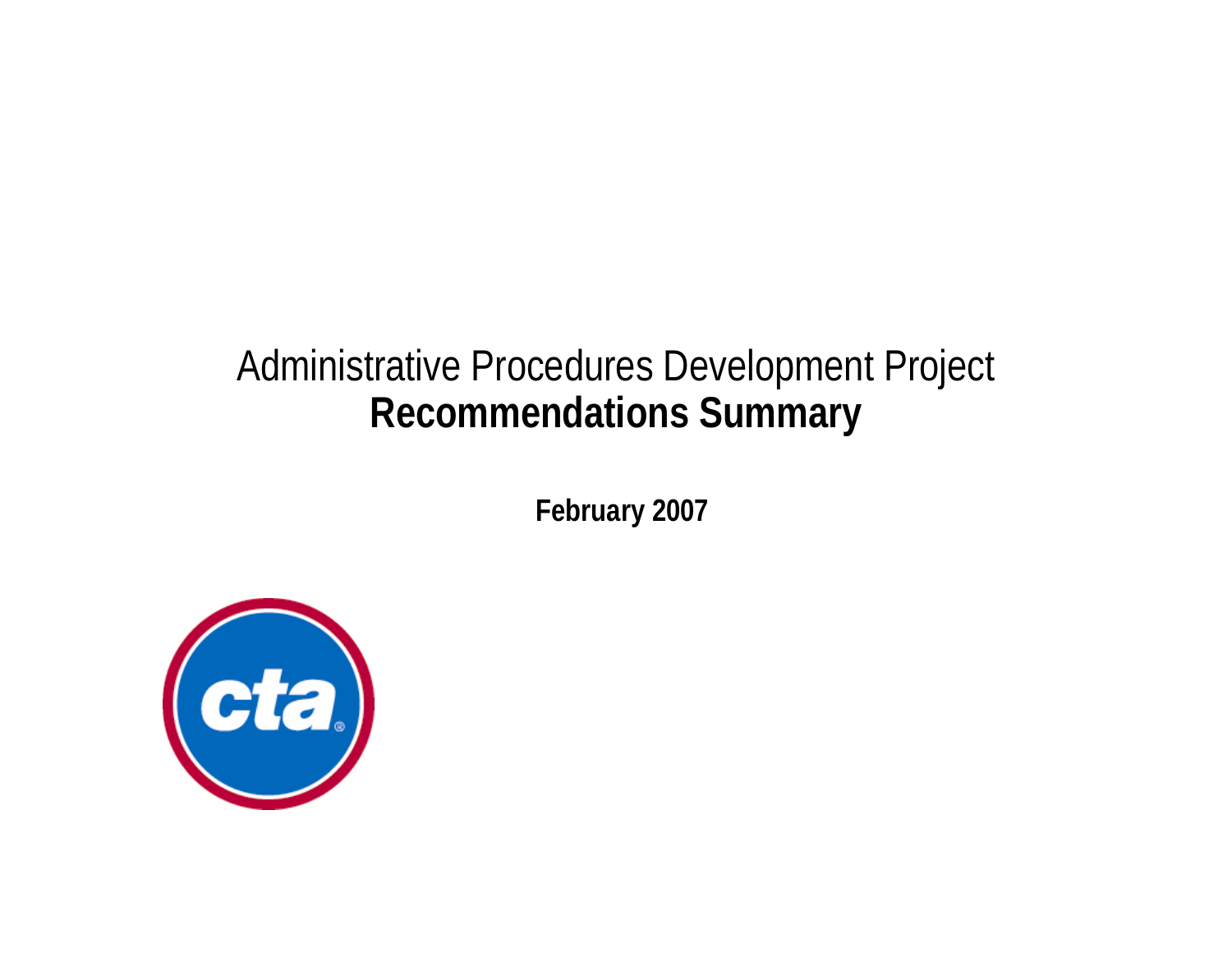#### RecommendationsProject Overview – Administrative Policy and Procedure Development



### *Goal: To update and maintain administrative polices and procedures.*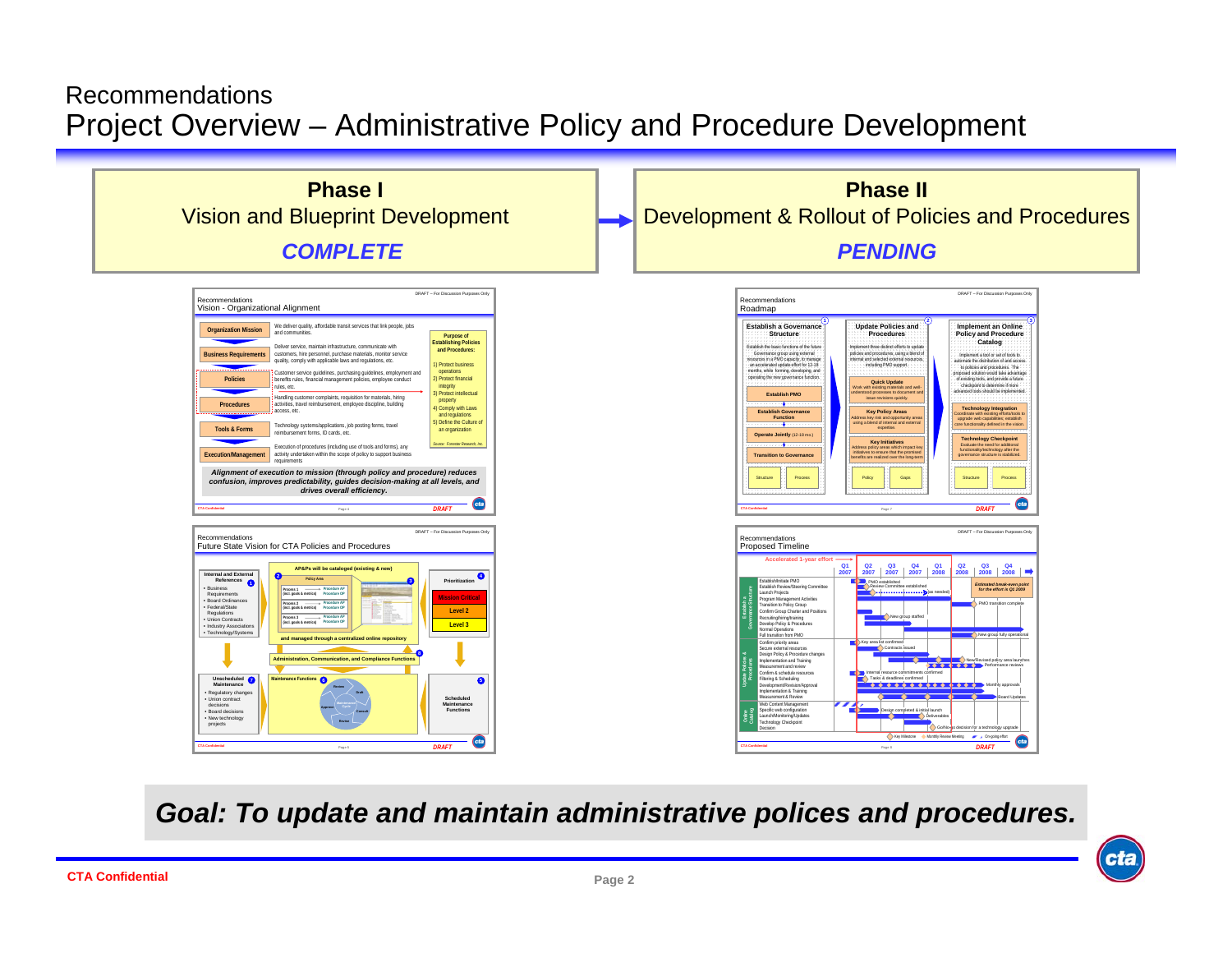## RecommendationsVision - Organizational Alignment



# *Goal: To align day-to-day management with the CTA's mission through effective policies and procedures.*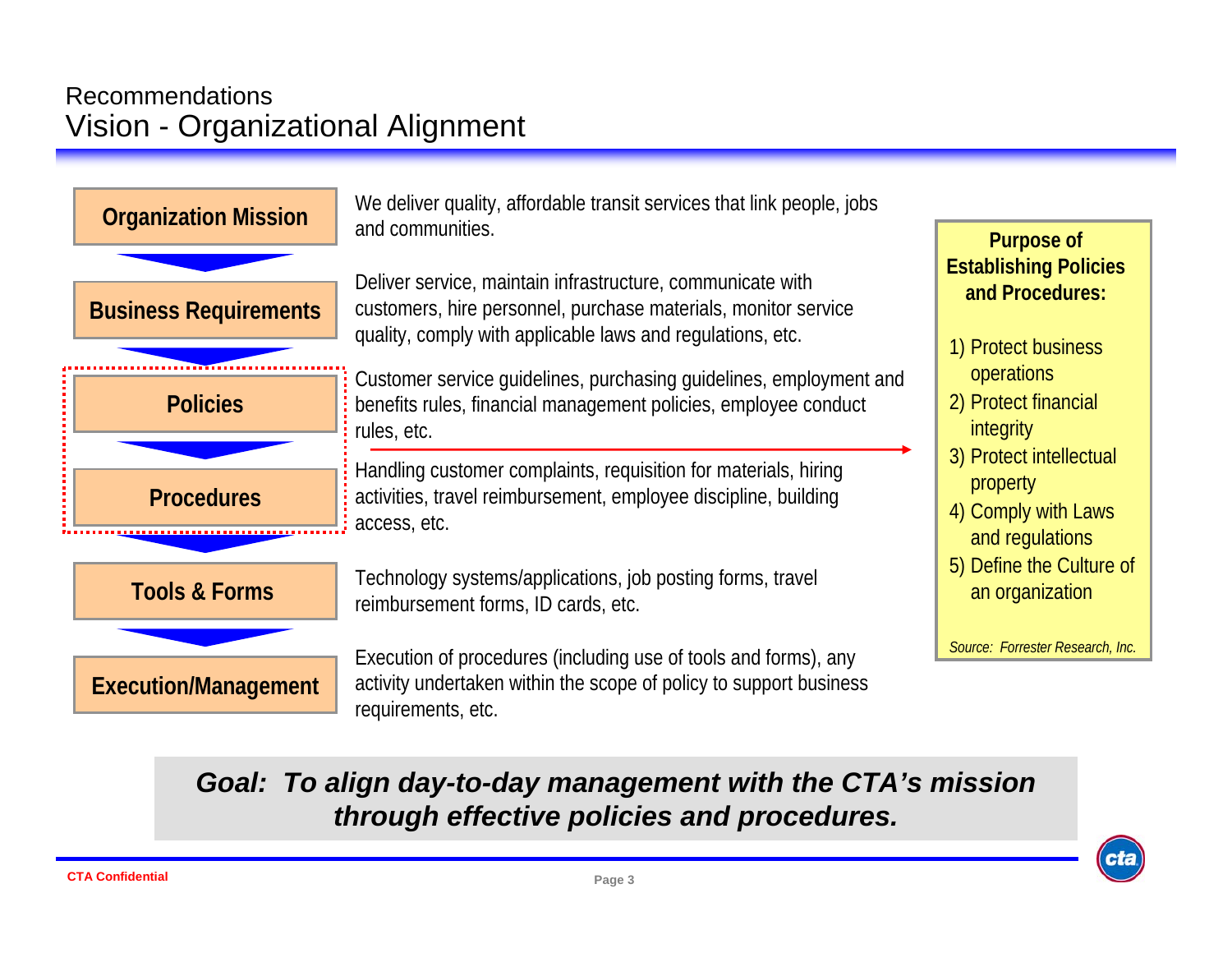### RecommendationsVision - Policy and Procedure Management

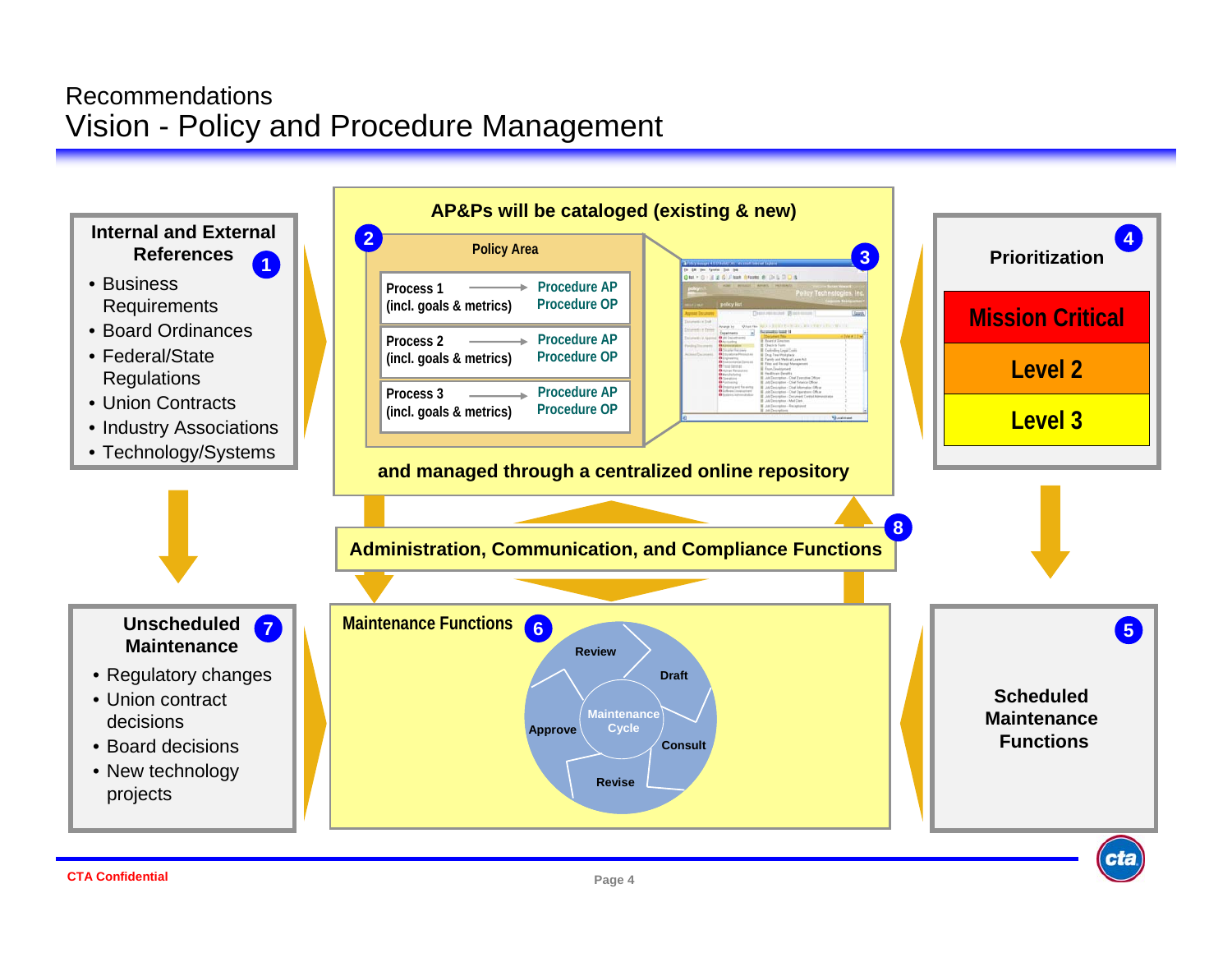#### RecommendationsVision – Governance Organization

![](_page_4_Figure_1.jpeg)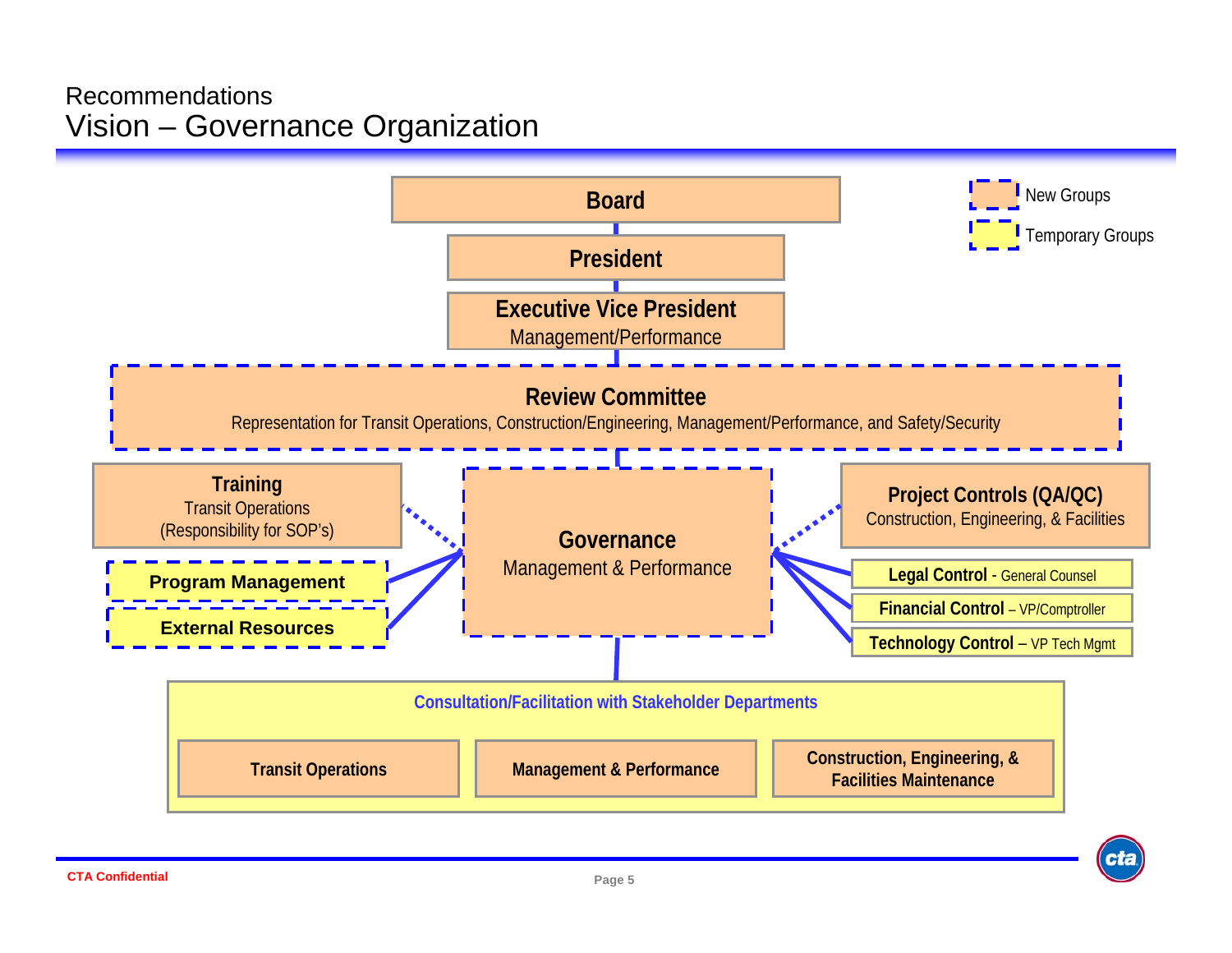#### RecommendationsPhase II – Workplan Overview

![](_page_5_Figure_1.jpeg)

*Goal: To complete a substantial update within one year.*

![](_page_5_Picture_3.jpeg)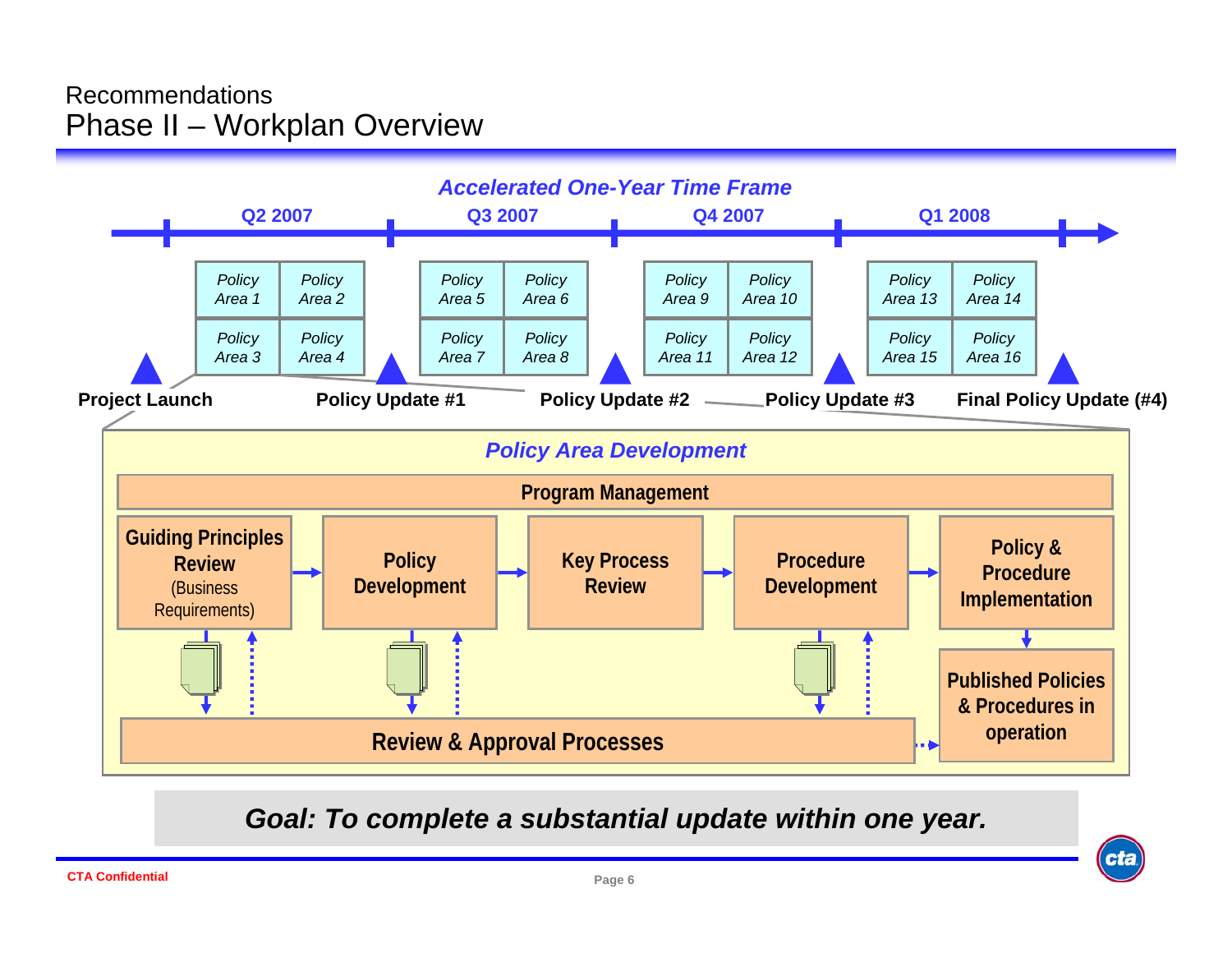#### RecommendationsPhase II – Prioritization of Efforts

![](_page_6_Figure_1.jpeg)

*Goal: To allocate resources efficiently, to support key initiatives, and to generate benefits quickly.*